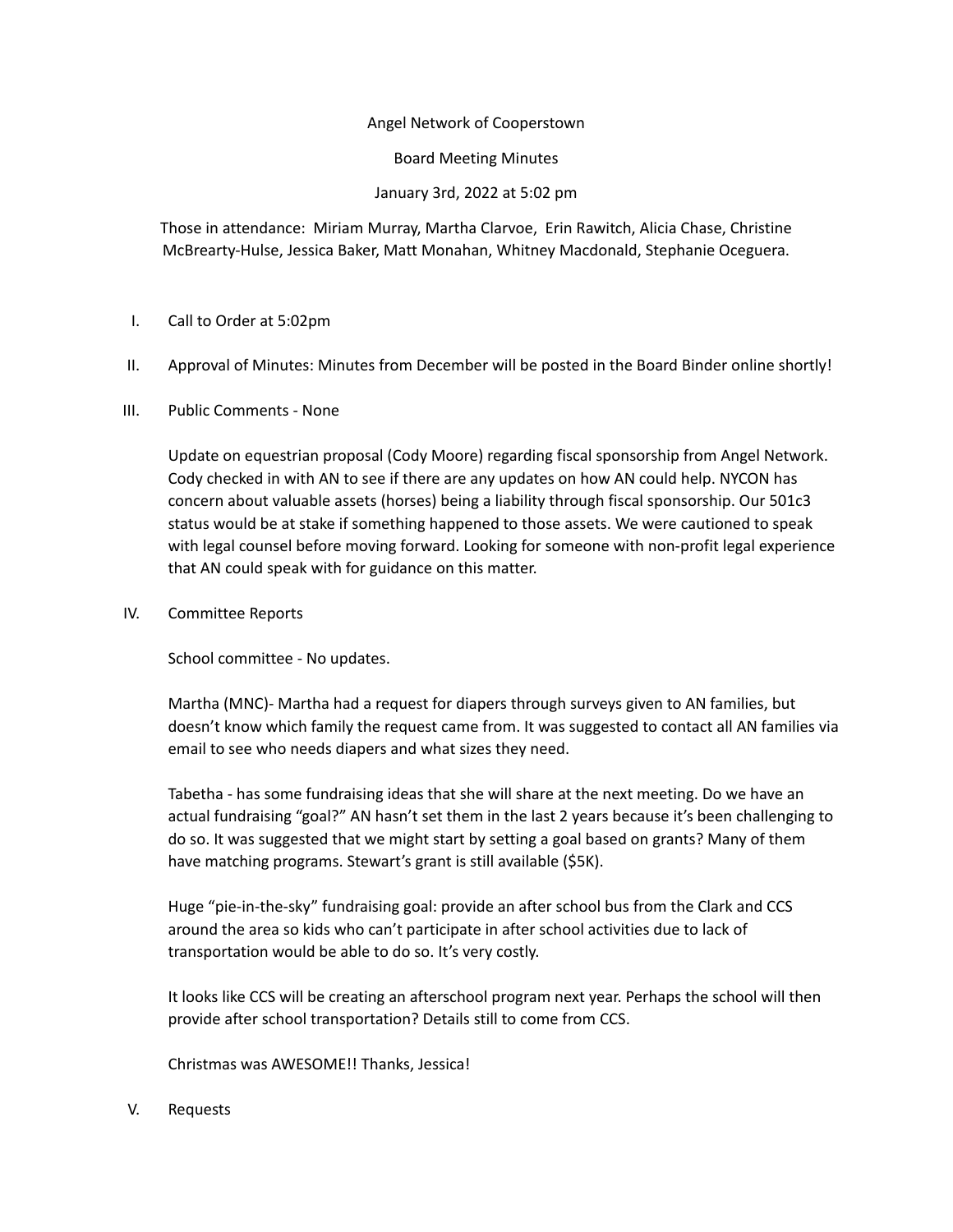- SAT Prep course request. Course is \$400, student is requesting half, \$200. This has been an AN family for years who has never asked for anything before. Vote: all in favor. None opposed.
- VI. New Business None.
- VII. Old Business
	- a. Grant funding balance/future we need to figure out how to move forward with the after school tutoring with ResourceME. Very soon the \$5K grant will be used up. How much longer do we want to support the students involved now that the grant funding for this program has been used up? There are 5 students total being supported by AN in the homework camp. It was suggested that AN continues to sponsor these 5 kids through the end of this year (they applied for assistance for this program before we implemented the cap of \$300/student per academic year (cost to continue to support the students for resource.ME would be \$1,100 per kid through June 2022). Motion made- AN continues to pay for the kids already in the program this school year. Vote: all in favor. None opposed.
	- b. Brief review of strategic plan and goals for 2022 What we have done so far:
		- i. Did review and update bylaws
		- ii. Still looking to improve committee system. Would like to create a finance committee and create a better policy committee.
		- iii. Board engagement is in process. Working on using a new platform in Google. Should implement it next month.
		- iv. Working on increasing board size (still looking for one board member with a specific skill set, possibly someone who works at the school).
		- v. Working on continuing education. Can we find speakers from the community who could give short presentations about what they can offer to AN families?
		- vi. Fundraising is in process. Can we do more donor engagement? Tabetha has connections for fundraising and donor development. Suggested to do another virtual fundraising event this Spring.
		- vii. We did improve the application and approval process for our programs. We have streamlined the process for families. Let's finetune the written program criteria, application review and acceptance process (it should be a committee deciding, rather than one person). If people have problems with computer access, they can go to MNC and utilize their free computers and internet.
		- viii. We have made strides in tutoring support, but transportation is still an issue. We've done enrichment programs and summer camps.
		- ix. MNC is running smoothly. Goal achieved.
		- x. Increase community awareness- PR is running well.
		- xi. Website upload board member bios and photos. Erin will talk to Alicia about helping with the website.
		- xii. Email- Mailchimp is ongoing
		- xiii. Need a new liaison with the Cooperstown food pantry. Whitney volunteered to be the liaison.